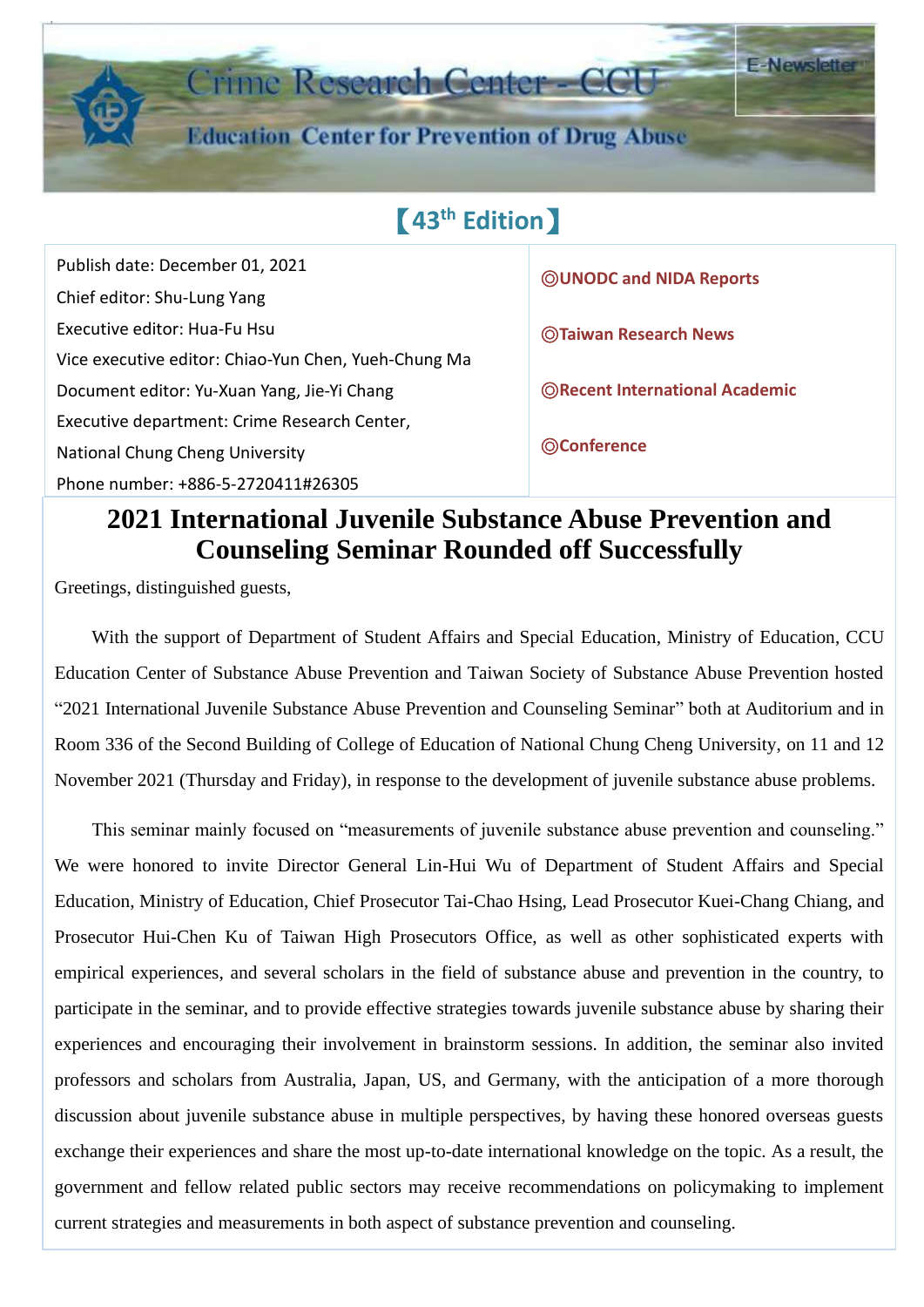# **UNODC Reports**

## **UNODC Drugs Monitoring Platform Brief: The reach of nationally linked trafficking groups across Afghan opiate trafficking routes** ➢ **Editorial Office**

The majority of traffickers1 operate within their own national borders or in neighboring countries, but some nationality groups stretch much further. Afghan traffickers are largely detected within Afghanistan or neighboring countries. Tajik traffickers are largely detected for small and mid-level trafficking outside of their country of citizenship but still within the region.







*Note: Fitted lines are smoothed to the data using a cubic polynomial. Standard errors are plotted in the shaded area. Based on seizure events involving Afghans, Russians and Tajiks as recorded in the DMP.*

Ĩ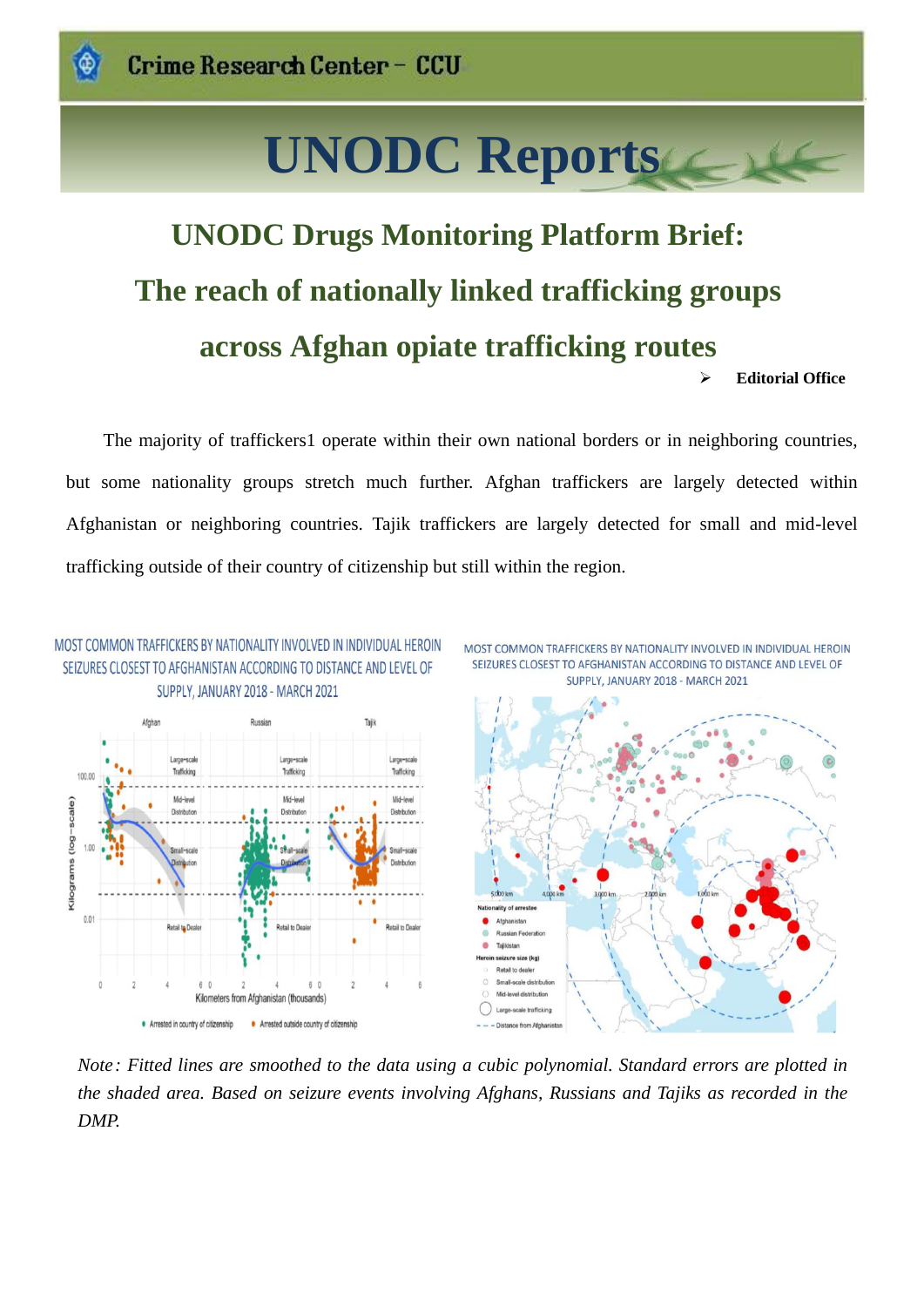A small proportion of groups are detected a great distance from their country of origin. Iranian groups reach as far as East Africa and South-Eastern Europe, Pakistani groups to East Africa and Western and Central Europe, and Nigerian groups are involved across multiple continents.

#### MOST COMMON TRAFFICKERS BY NATIONALITY INVOLVED IN INDIVIDUAL HEROIN SEIZURES RELATED TO LONG-DISTANCE TRAFFICKING FROM AFGHANISTAN ACCORDING TO LEVEL OF SUPPLY, JANUARY 2018 - MARCH 2021



Arrested in country of citizenship Arrested outside country of citizenship ۰

MOST COMMON TRAFFICKERS BY NATIONALITY INVOLVED IN INDIVIDUAL HEROIN SEIZURES RELATED TO LONG-DISTANCE TRAFFICKING FROM AFGHANISTAN ACCORDING TO LEVEL OF SUPPLY, JANUARY 2018 - MARCH 2021

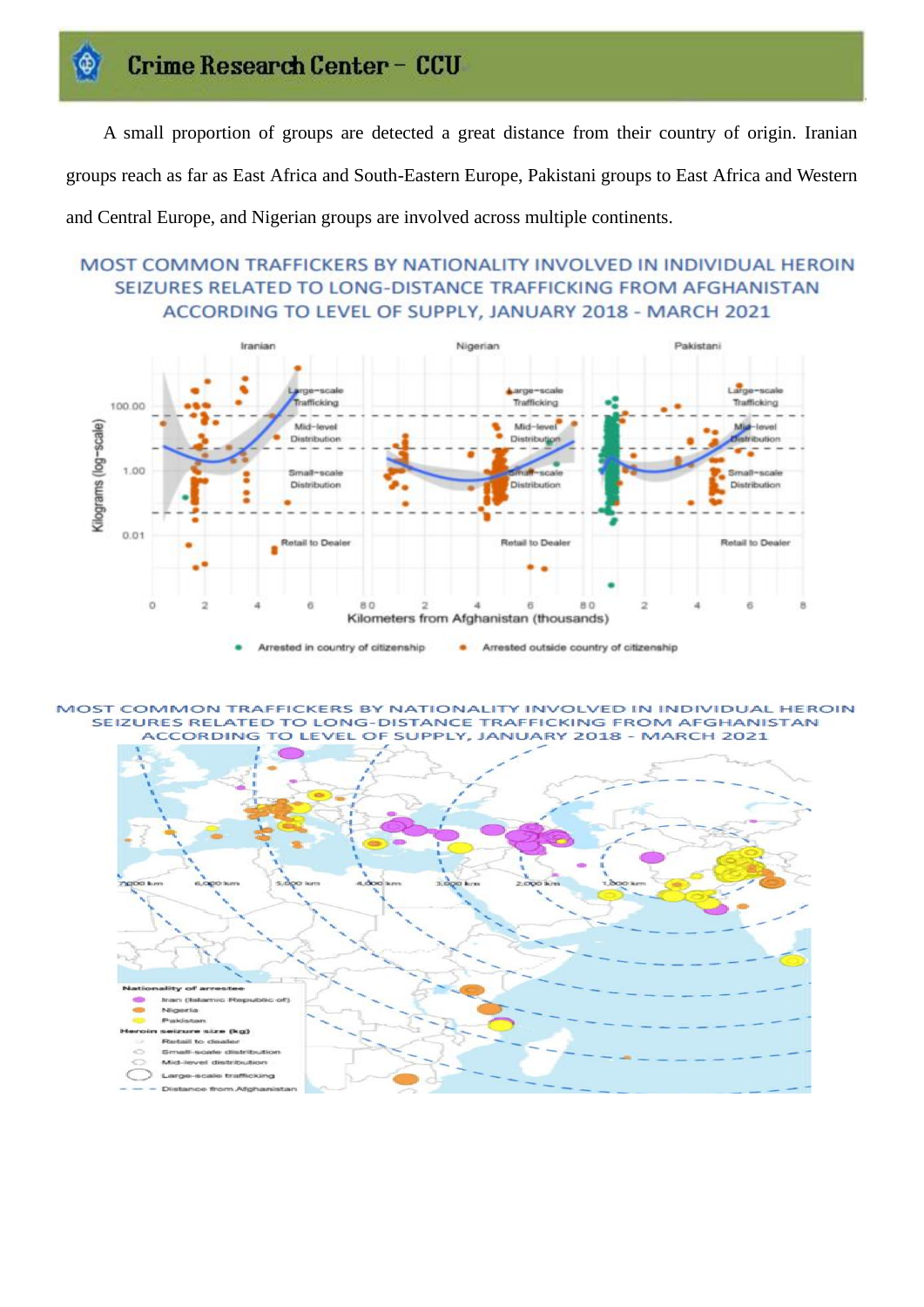Some nationals were detected for involvement in large-scale heroin trafficking, namely Afghans near to Afghanistan, and Iranians and Pakistanis across a larger stretch of territory. Azerbaijani traffickers have also been involved in large-scale trafficking together with small and mid-scale distribution but are concentrated close to Azerbaijan and neighboring countries. Albanian and Serbian groups emerge as foreign traffickers in Europe and appear to be predominantly involved in mid-level to small-scale

#### distribution.

MOST COMMON TRAFFICKERS BY NATIONALITY INVOLVED IN HEROIN SEIZURES ALONG THE BALKAN ROUTE ACCORDING TO DISTANCE FROM AFGHANISTAN AND LEVEL OF SUPPLY, JANUARY 2018 - MARCH 2021



MOST COMMON TRAFFICKERS BY NATIONALITY INVOLVED IN HEROIN SEIZURES ALONG THE BALKAN ROUTE ACCORDING TO DISTANCE FROM AFGHANISTAN AND LEVEL OF SUPPLY, JANUARY 2018 - MARCH 2021

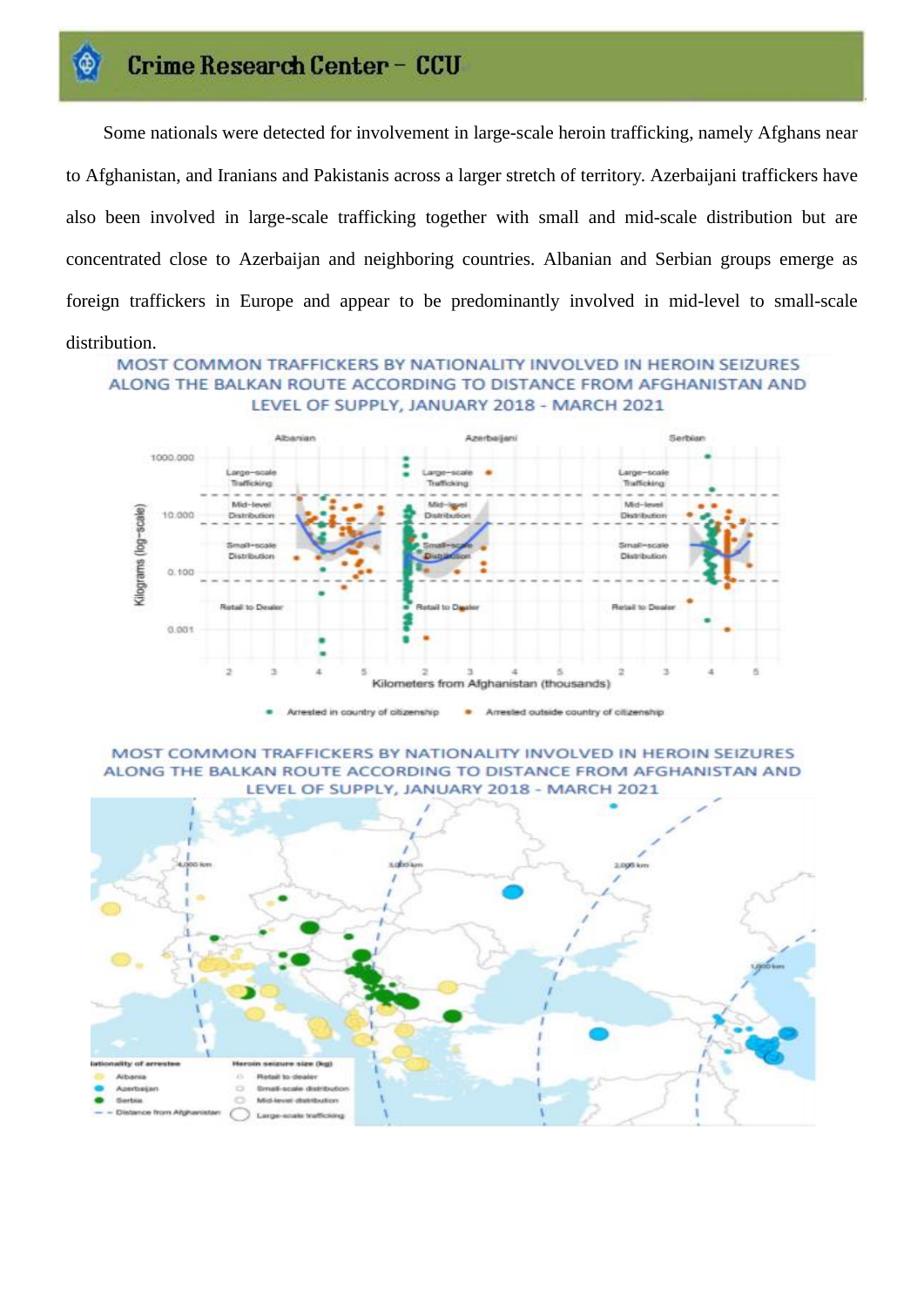A diverse range of groups appear to play important distribution roles in the European heroin market. Traffickers engaged in largescale trafficking originate from the Islamic Republic of Iran, Turkey, South-Eastern and Western and Central Europe, while those from North and West Africa are involved in small-scale and retail trafficking.

This brief examines additional dimensions of seizure event data producing knowledge that can support law enforcement, other operational activities and policymakers.

This brief builds on earlier efforts of the UNODC Drugs Monitoring Platform2 by exploring new uses of seizure data, which include analysis of trafficking groups using country of nationality of traffickers arrested in Afghan opiate-related seizure events. This analysis is based on select countries situated along the southern route in East and South-East Africa and the Balkan, Caucasus and northern routes3 with the specific intention of reflecting the platform's attributes by focusing on trafficking in opiates from Afghanistan as it makes its way to developed and emerging markets. The analysis contained herein is based on a continually updated set of individual drug seizure data captured by the Drugs Monitoring Platform. The Drugs Monitoring Platform and its analytical outputs aim to provide knowledge based on a constantly evolving and expanding dataset, bearing in mind several data caveats (see Scopeand limitations of the data used in the analysis).

#### DISTRIBUTION OF FOREIGN NATIONALS ARRESTED IN WESTERN AND CENTRAL EUROPE IN CONNECTION WITH INDIVIDUAL HEROIN SEIZURES, BY NATIONALITY, ACCORDING TO SIZE OF SEIZURE, JANUARY 2018 - MARCH 2021



*This paper is from*:*United Nations Office on Drugs and Crime*

*https://www.unodc.org/documents/data-and-analysis/Afghanistan/trafficking\_groups\_afghan\_opiate\_trafficking\_routes.pdf*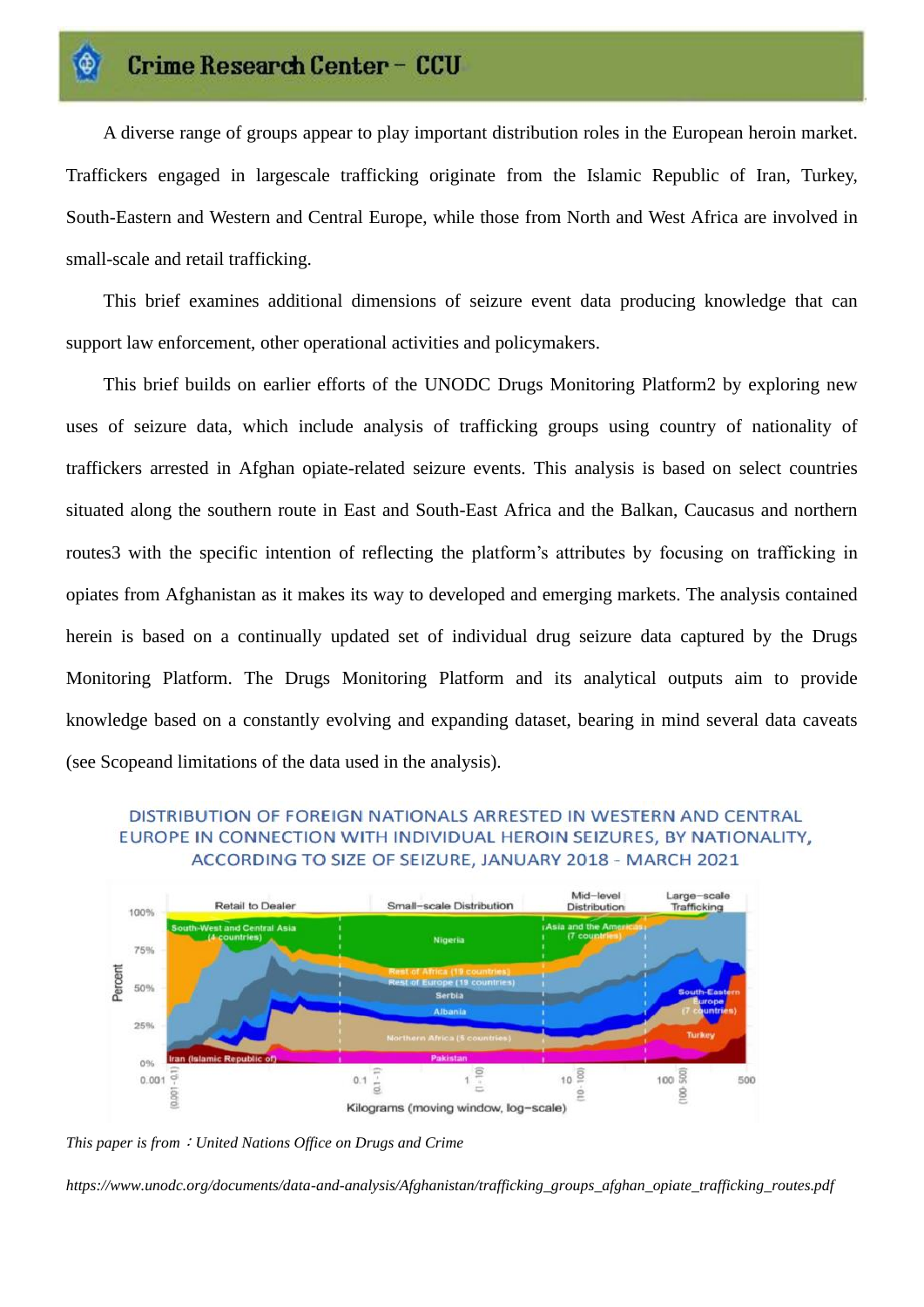# **NIDA Reports**

## **Treating Hepatis C Virus and Opioid Use Disorder Together Benefits Patients**

➢ **Publications**

This study found that:

● For people with hepatitis C virus (HCV) who inject drugs, offering buprenorphine treatment for opioid use disorder at the same location as HCV treatment resulted in high rates of buprenorphine initiation.

⚫ People who started and maintained buprenorphine during HCV treatment experienced numerous clinical benefits compared with those who stopped or never initiated buprenorphine therapy.

⚫ Ongoing drug use or imperfect treatment adherence did not significantly affect HCV cure rates.

Many people who inject drugs (PWID) also have hepatitis C virus (HCV); however, they often face significant challenges when seeking access to HCV treatment (i.e., treatment with antiviral medications). Many insurance companies continue to deny access to HCV treatment to people with substance use disorders unless they are abstinent or, in some cases, are engaged in a formal drug treatment program. Even if insurance companies are willing to cover treatment, providers are often reluctant to offer HCV treatment to PWID because they are concerned about non-adherence to the treatment regimen.

Dr. Elana S. Rosenthal from the Institute of Human Virology at the University of Maryland School of Medicine and colleagues from other institutions and organizations recently demonstrated, however, that offering treatment services for HCV and opioid use disorder (OUD) in the same facility can yield numerous clinical benefits for PWID. "In our clinical practice, we were seeing patients who had ongoing injection drug use but were very eager to access HCV treatment," explains Dr. Rosenthal. She adds, "We believed that excluding them from treatment was unjust and discriminatory, and that denying HCV treatment to people who inject drugs would not only prevent them from getting potentially lifesaving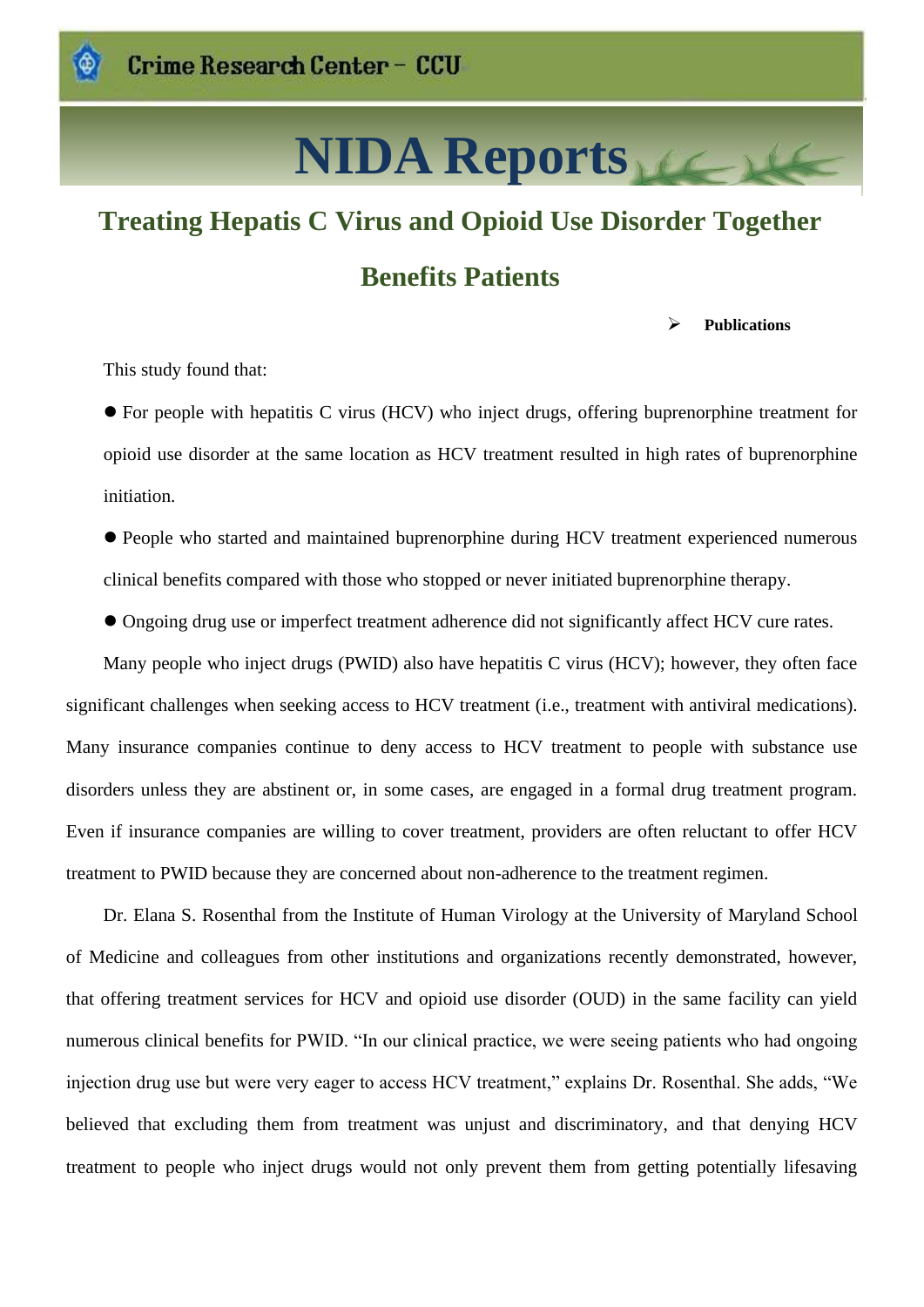therapy but could also alienate them from engaging in further medical care."

The team's study, A Novel Model of Hepatitis C Treatment As an Anchor to Prevent HIV, Initiate Opioid Agonist Therapy, and Reduce Risky Behavior (ANCHOR), was designed to investigate whether HCV treatment could serve as an opportunity to improve engagement in care and enhance initiation of medication therapy for OUD in this patient population. The ANCHOR trial included 100 participants who had HCV and OUD and currently engaged in injection drug use. All participants received sofosbuvir-velpatasvir therapy for 12 weeks to treat their HCV and were also offered buprenorphine throughout the study.

#### **Offering HCV and OUD Treatment Together Improves HCV and Opioid Use Outcomes**

Of participants who did not already use medication treatment for OUD when starting HCV therapy, 79 percent initiated opioid agonist therapy with buprenorphine. The researchers identified numerous benefits when HCV and buprenorphine treatment took place at the same location (see Figure). Compared with participants who never initiated buprenorphine or discontinued it during the study, those who started and remained on buprenorphine while receiving HCV therapy:

- ⚫ Had significantly higher HCV cure rates.
- ⚫ Had significantly greater declines in opioid-positive urine screens over the course of the study.
- ⚫ Experienced significantly fewer overdoses over the study period.
- ⚫ Showed significant reductions in HIV risk-taking behaviors over the study period.

The researchers also observed that neither ongoing drug use nor imperfect adherence to the daily treatment regimen significantly affected HCV cure rates. Therefore, Dr. Rosenthal concludes, "Ongoing drug use, or concerns about adherence, should not be used as a justification to deny patients access to HCV treatment."

The study provides strong evidence that all people who use drugs should have access to HCV treatment, regardless of ongoing drug use. Treating and curing HCV in PWID is critical for interrupting HCV transmission and achieving HCV elimination. However, to optimize care in PWID, healthcare providers must address the underlying cause of HCV—the OUD—by offering medications for OUD,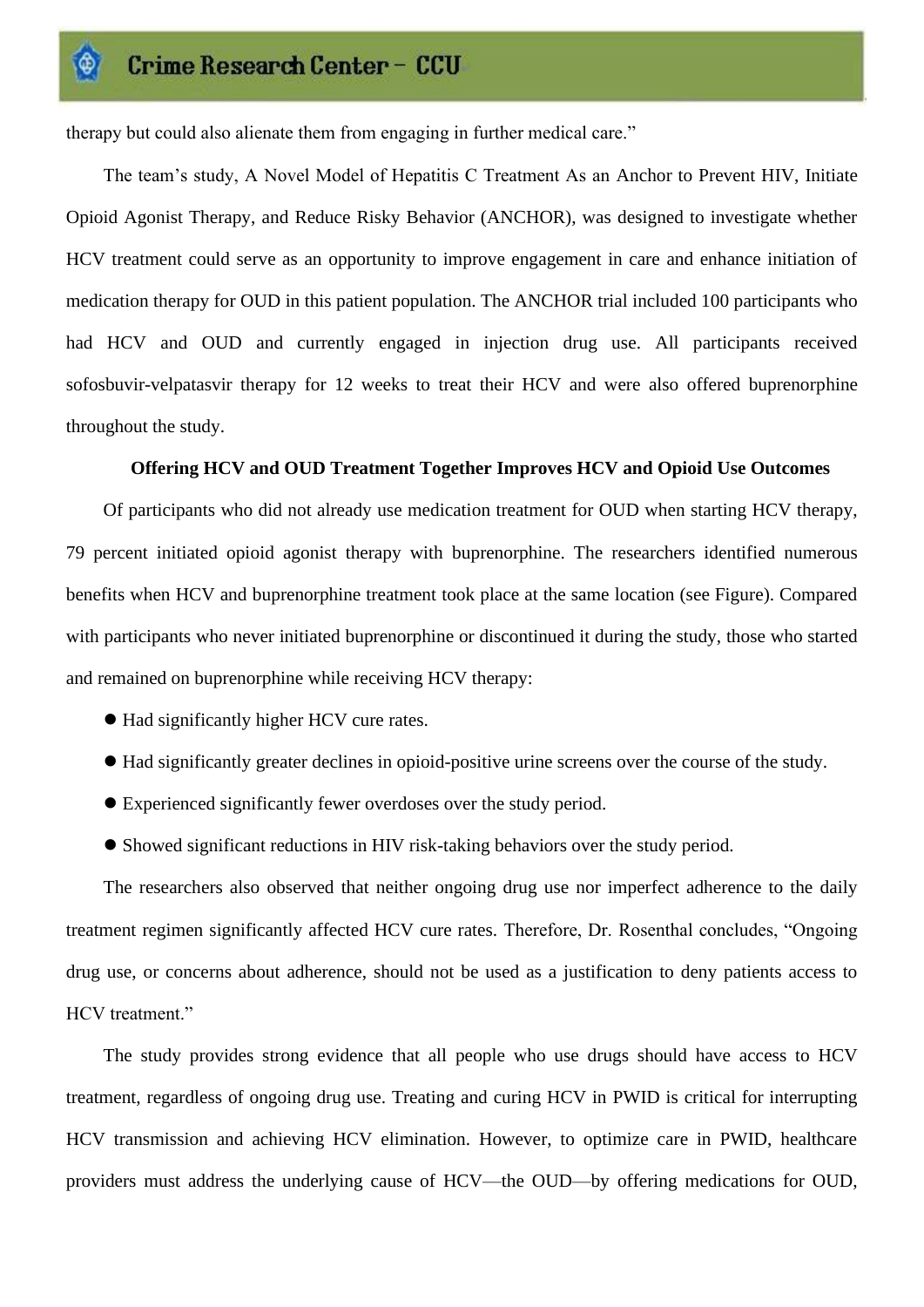such as buprenorphine. This can be facilitated by offering such therapy at the same locations as HCV treatment.

Dr. Rosenthal says, "The ANCHOR study demonstrates that a model of care collocating treatment of HCV and OUD results not only in high rates of HCV cure, but in uptake and retention of OUD treatment, as well. This model can be replicated in order to reduce HCV transmission and improve the overall health of people who use drugs."



*© Alay[/Cavan](https://www.alamy.com/search/imageresults.aspx?cid=6LAVLT6L6LCKCVBBJJAP3YUUJP7DVKZKZ7AF8JWVGY7B8KF8Y7TU79Q3HLSCTJQ4&name=Cavan%2bImages&st=12&mode=0&comp=1)*

**Reference:** Rosenthal, E.S., Silk, R., Mathur, P., et al. Concurrent initiation of hepatitis C and opioid use disorder treatment in people who inject drugs. Clinical Infectious Diseases 71(7):1715–1722, 2020.

*This paper is from*:*National Institute on Drug Abuse*

*https://www.drugabuse.gov/news-events/nida-notes/2021/10/treating-hepatis-c-virus-and-opioid-use-disorder-together-benefit*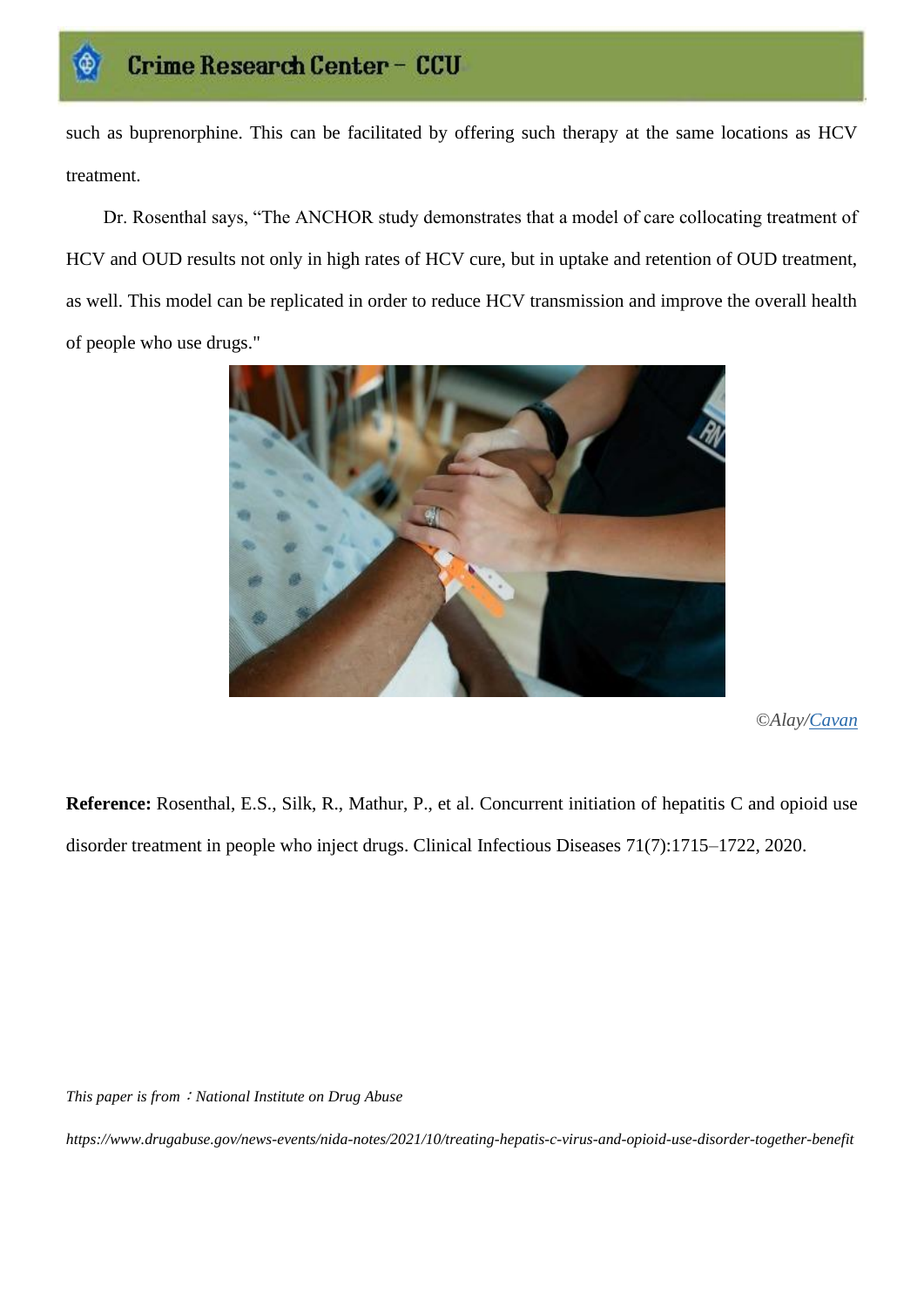# **Taiwan Research News**

## **Examine the advocacy of drug abuse prevention from the perspective of the user**

Shu-Lung Yang Shu-Ping Tzeng Yun-Man Wu Yu-Xuan Yang Zhi-Jia Tzeng

As a general overview, current substance abuse prevention policies are made in the perspective of adult's opinions. Prevention propagandas and strategies are mainly implemented in ways of seminars, graphic posters, or short films. Despite the lack of novelty and prompt response to effectively correspond to the diversity and characteristic of new drugs, these policies may also be unsuccessful to draw the motivation of learning for juveniles for failing to comprehend their needs. For the reason above, this study examines the status of current substance abuse prevention propaganda plans in the perspective of general juveniles and drug-using juveniles, with the method of purposive sampling, targeting a total of sixteen teenagers from New Taipei City, Taichung City, Kaohsiung City, and Chiayi area as a representative of urban-rural difference, eight with no drug-use history and eight with new drug-use history respectively, for a comprehension of their opinions on corresponding policies as well their suggestions for improvements, as a reference for future enhancement and policymaking in substance prevention. During the study, it appears that juveniles with drug-use history hold the following opinions on propaganda methods via traditional media: anti-drug slogans do not post any deterring effect, the usage rate of rehabilitation hotline is low, and there's controversy feedback on the anti-drug posters. They suggest that the propagandas in ways of seminar and morning exercise have very limited effectiveness; the design of anti-drug posters should be simple and easy for understanding and should be displayed in prominent locations; inviting celebrity figures to be anti-drug ambassadors would draw the willingness of learning for teenagers. Finally, this study proposes the suggestion of "separate dissemination between high-rick students with drug-use history and general students" in two main methods of "elevating attraction" and "increasing persuasiveness," including implementing VR games or inviting people with related personal experience as representatives, to achieve the function of effective substance abuse prevention propaganda.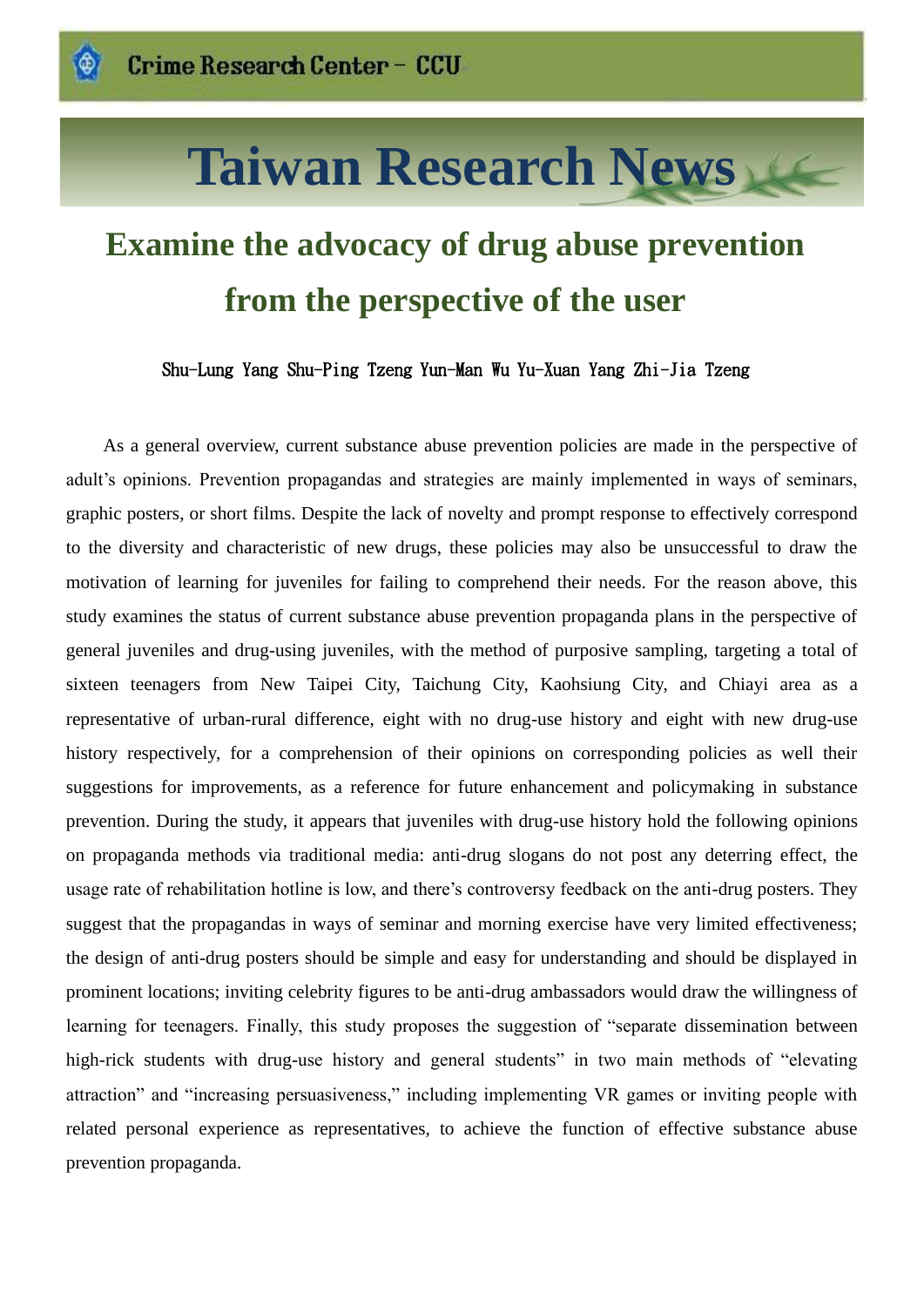# **Differences in cognitive impulsivity and risk decision-making performance of amphetamine abusers of different genders**

#### **Chiao-Yun Chen**

Females seem to fall into drug addiction easily because of having mates or a male companion with drug use. Meanwhile, there are sex difference in drug abuse, which make women more susceptible to drug effects and higher vulnerability after treatment. This study used the delayed discounting task (DDT) and the balloon analogue risk task (BART) to explore how the cognitive impulsivity and risk-taking behavior change in these amphetamines users as well as what differences are between male and female drug abusers. In DDT, the discounting rate means the subjective value discount for delayed rewards. We used the area under the curve (AUC) to represent the discounting rate. The smaller the AUC, the higher the discounting rate. It was found that, except for female drug abusers, male drug abusers, male controls and female controls showed significantly smaller AUC for the high amount reward than the low reward amount. Also, female drug abusers had significantly smaller AUC than both male and female controls for the high amount reward. From the results of the BART, we found that male drug abusers had significantly higher risky ratios than the other groups. According to these results, male drug abusers had higher risk-taking, but after using methamphetamine, female drug abusers showed more severe cognitive impulsivity changes than the other groups. These findings all implicate that there are sex differences in cognitive impulsivity and risk-taking behavior of those who are using drugs. It is hoped that, based on the data from this study, we can provide further assistance in the treatment and prevention of addiction for women who abuse drugs.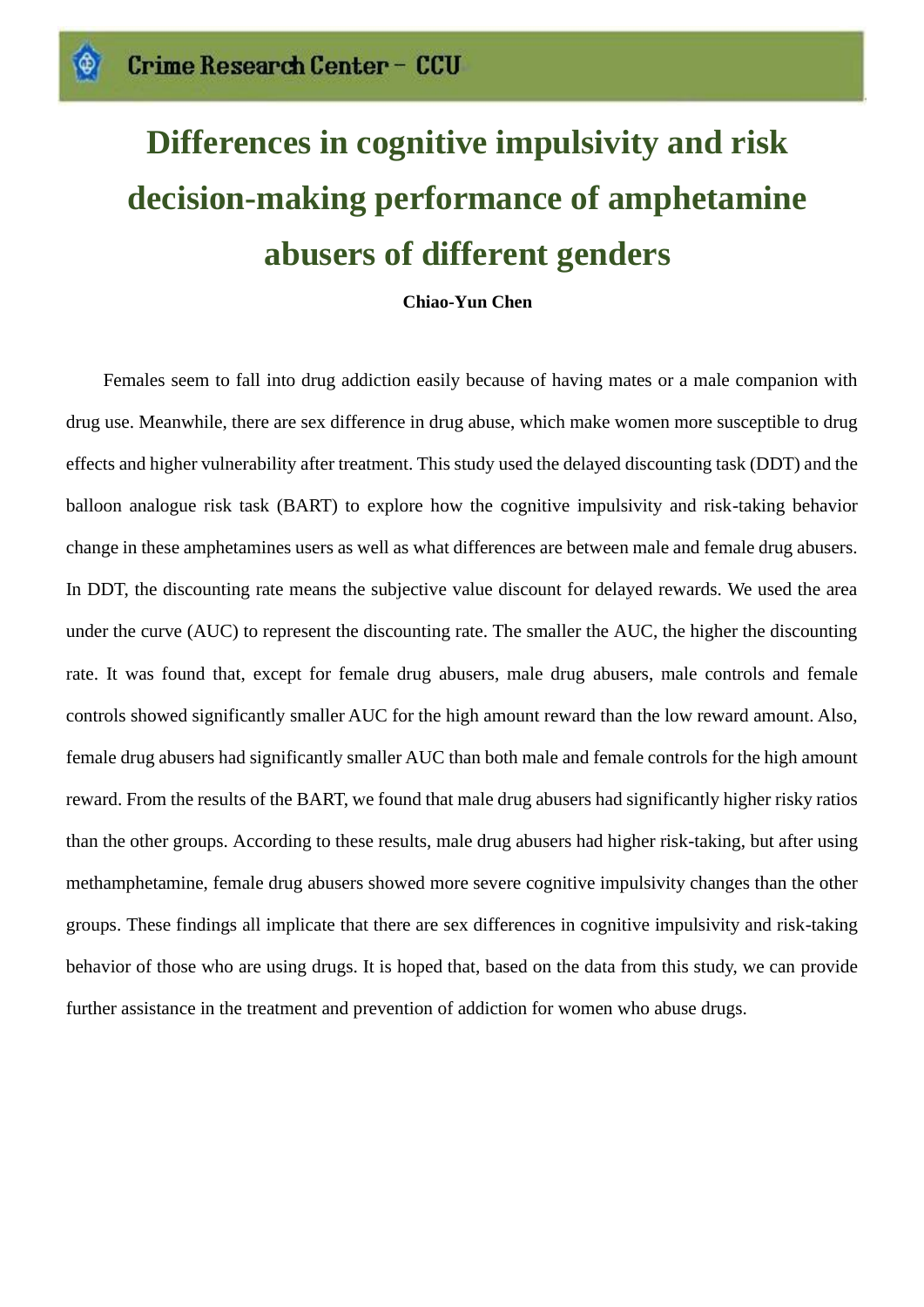# **Taiwan Events News**

## **Achievement Exhibition of Contact Offices in Counties and Cities of Ministry of Education**

In the meantime, while National Chung Cheng University hosted International Juvenile Substance Abuse Prevention and Counseling Seminar on 11 November, the general assembly also invited off-campus contact offices in counties and cities of Ministry of Education to set up their booths to exhibit results of substance preventions activities. We would like to send special thanks to the following participants for making this event possible: Director General Lin-Hui Wu of Department of Student Affairs and Special Education, Ministry of Education for his presence and guidance, Nantou County Contact Office of Ministry of Education, Tainan City Contact Office, Chiayi Country Contact Office of Ministry of Education, Education Bureau and Off-Campus Counseling Office of Kaohsiung City Government, Miaoli County Contact Office, Chiayi City Off-Campus Counseling Office, Changhua County Contact Office, Yunlin County Contact Office, and Department of Health of Chiayi County for their supportive participations.





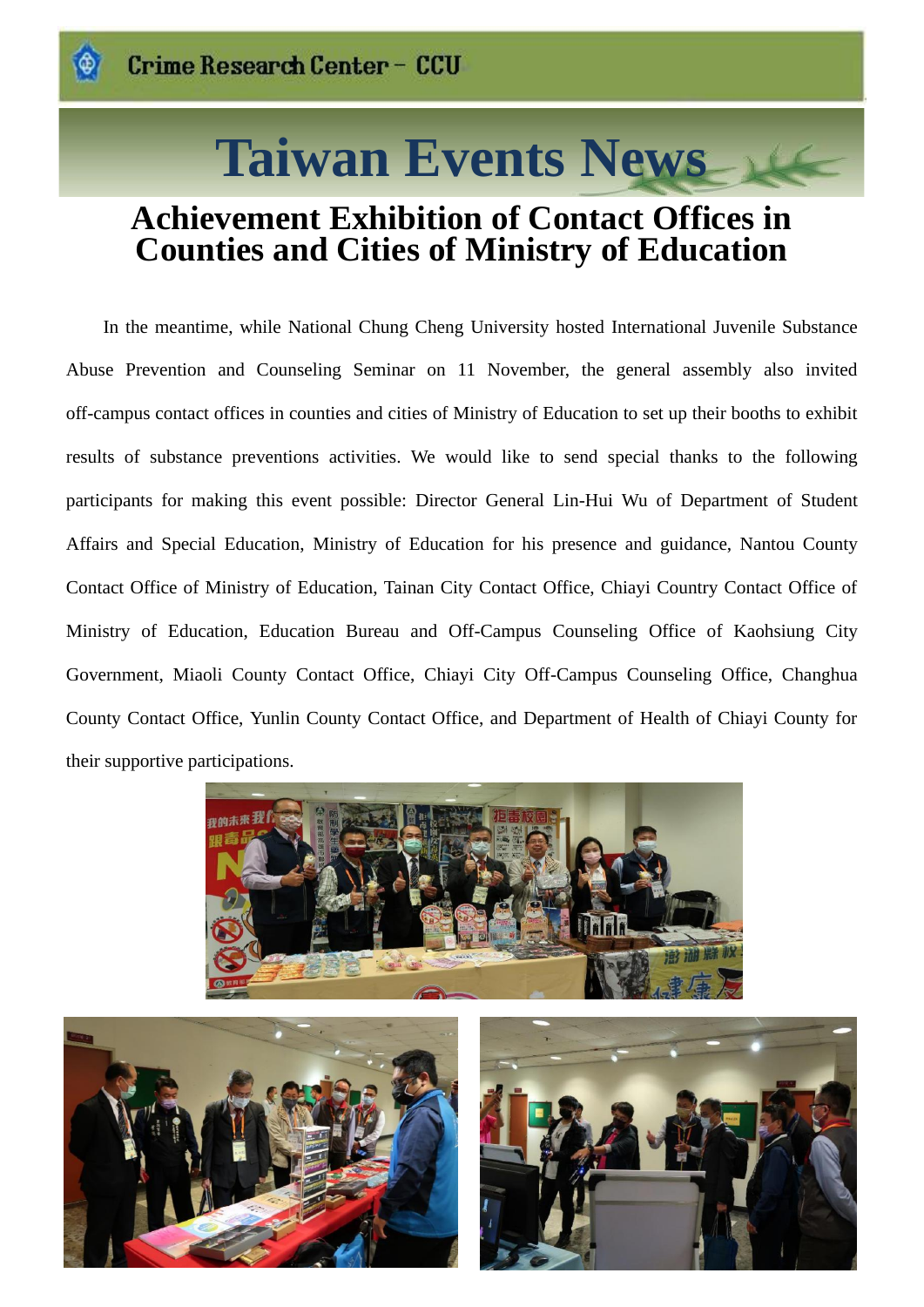## **2021 Taipei City Anti-Drug Educational Exhibition**



Taipei City Government and CTBC Anti-Drug Educational Foundation are collaboratively hosting Taipei City Educational Exhibition "Liberate Addiction – Unlock the Distance Between You and Addiction" from 1 December 2021 to 28 January 2022. The exhibition evolves around the development of true stories, delivers accurate anti-drug knowledge to juveniles, and uses reality puzzle-solving games to give its audience an immersive experience of a lifestyle endangered by addiction through a series of collecting activities of game characters' memories, in order to achieve the goal of keeping people from drugs as an effective propaganda.

There are five areas at the exhibition, as representations of a drug addict's life stages. Audience turns themselves into a story character that helps a time traveler who lost his memory during an accident, to go on a journey to achieve mission packages, and participate in several puzzle solving activities on a ride of time machine looking for fragments that provide answers, and eventually gain his recollection back for the truth of the accident. The development of the true story leads the audience to a self-experienced trip of what it's like to be an addict themselves, so they can have a deeper comprehension on the subject of "addiction." The exhibition also gives multiple perspectives from social workers, family members, and people under rehabilitation treatment, for a more explicit picture of the impactions that the process of drug use and addiction may bring to life, to truly show the horror of drug use, and to keep people away from the temptation of drugs and the abyss of addiction.

*The information is from 2020 CTBC ANTI-DRUG EDUCATIONAL FOUNDATION https://www.ctbcantidrug.org/EventList/touring*